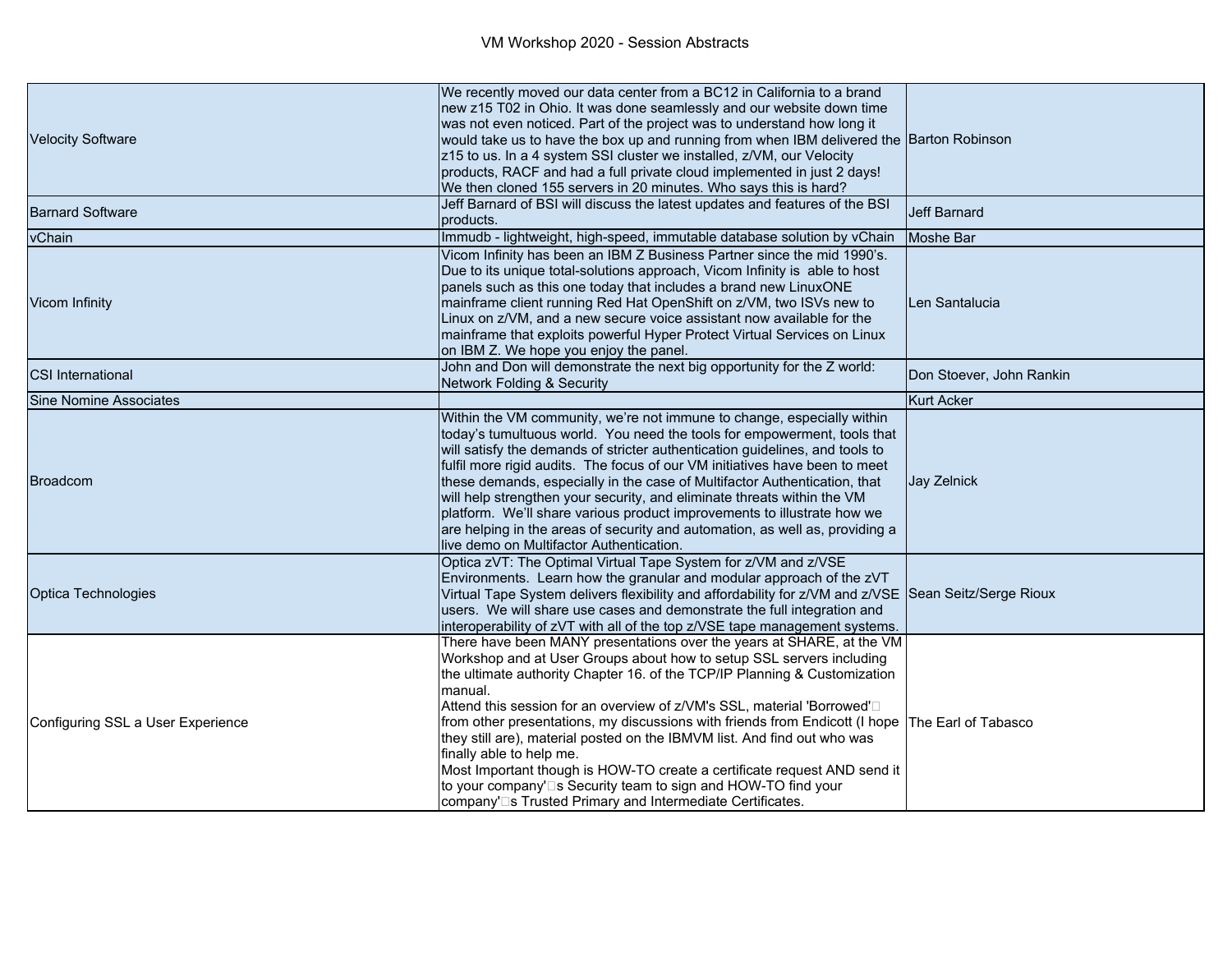| ZPRO V4 - High Octane On-prem Private Cloud for Linux on Z                | There are three big problems we are all facing: management decisions to<br>move everything to "the cloud" and off Z, finding people with z/VM skills to<br>keep existing Linux farms going, and very few (one!) reliable and easy<br>products to manage your Z cloud. zPRO Version 4 is ready to help solve<br>these problems and more. In this session hear stories about actual<br>customers utilizing zPRO for their cloud that not only freed up precious<br>time, but also helped Linux on z/VM flourish. zPRO from Velocity Software<br>has been developed by, and for system admins and end- users alike to<br>enable them to build and manage Linux on Z servers quickly and easily.<br>You will hear how fast you can install and set up zPRO and how it can be<br>used on any z/VM system, with or without a directory or security manager<br>and how you can "plug it in" to other virtual server management systems<br>with our RESTful APIs. Plus, with zPRO Version 4, you only need to be<br>logged on to one system to manage ALL your enterprise z/VM systems<br>running Linux servers. | James Vincent     |
|---------------------------------------------------------------------------|----------------------------------------------------------------------------------------------------------------------------------------------------------------------------------------------------------------------------------------------------------------------------------------------------------------------------------------------------------------------------------------------------------------------------------------------------------------------------------------------------------------------------------------------------------------------------------------------------------------------------------------------------------------------------------------------------------------------------------------------------------------------------------------------------------------------------------------------------------------------------------------------------------------------------------------------------------------------------------------------------------------------------------------------------------------------------------------------------------|-------------------|
| Monitoring z/VSE with zVPS                                                | With the introduction of SNMP for z/VSE some time ago, Velocity Software<br>has been able to monitor z/VSE systems with our performance suite that<br>runs on z/VM. We are improving and enhancing that capability to add<br>TCP/IP monitoring and CICS monitoring. Come to this session to hear what Rich Smrcina<br>we are doing and to see our live systems via a demo. You will also be able<br>to follow along either in the session or post-workshop to show interested<br>parties in your company.                                                                                                                                                                                                                                                                                                                                                                                                                                                                                                                                                                                                |                   |
| <b>IBM LinuxONE Hardware and Technology Update</b>                        | IBM continues to churn out new hardware products and technologies and<br>capabilities supporting the evolution of Linux in the "enterprise" space. This<br>talk will start with the latest "Z core", and from there build and overview the<br>technology stack and latest capabilities instilled therein to run Linux-based<br>systems in differentiated fashion for security and scale and resilience<br>required by "enterprise" users.                                                                                                                                                                                                                                                                                                                                                                                                                                                                                                                                                                                                                                                                | IMonte Bauman     |
| Customer Experiences Managing z/VM and Linux                              | Whether implementing cloud or supporting server consolidation projects,<br>customers are implementing mission critical applications on Linux on IBM Z<br>and LinuxONE. In this session, the speaker will focus on real customer<br>problems and associated solutions with managing this new infrastructure,<br>including monitoring messages, monitoring spool space, sending alerts,<br>feeding data to analytics platforms, automatically fixing a problem, and<br>backing up and recovering critical data.                                                                                                                                                                                                                                                                                                                                                                                                                                                                                                                                                                                            | <b>Tracy Dean</b> |
| IBM Cloud Infrastructure Center - laaS Solution for IBM Z and<br>LinuxONE | Missing industry-standard Infrastructure-as-a-Service capabilities<br>automating throughout compute, storage, and network is one of the biggest<br>inhibitors for clients to integrate IBM Z / LinuxONE into their cloud<br>environments. With the new IBM Cloud Infrastructure Center software<br>offering for IBM Z / LinuxONE we provide a consistent, industry-standard<br>user experience to define, instantiate and manage the life-cycle of z/VM<br>based virtual infrastructure, and integrate with higher-level Platform-as-a-<br>Service software such as IBM Cloud Automation Manager and VMware<br>vRealize Automation. Join this session to learn more about the new<br>offering and how it can help you and your company's journey to cloud.                                                                                                                                                                                                                                                                                                                                               | Stev Glodowski    |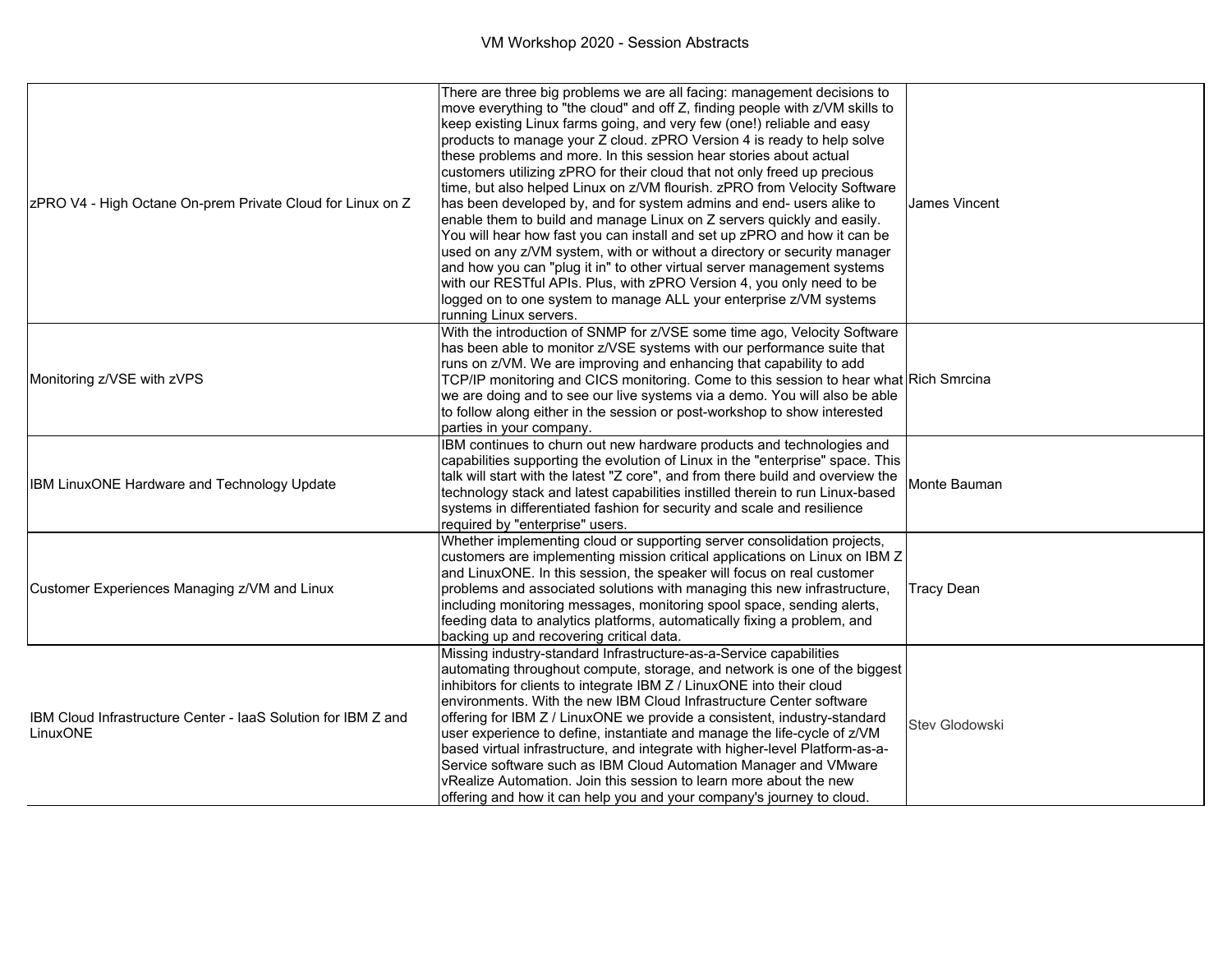|                                                                   | From late 2015 to 2018 America First Credit Union undertook an ambitious<br>project to convert our core business system environment, including a |                    |
|-------------------------------------------------------------------|--------------------------------------------------------------------------------------------------------------------------------------------------|--------------------|
|                                                                   | home-grown CICS/Batch application from VSE to z/OS.                                                                                              |                    |
| VSE to z/OS Conversion Project                                    | In this session I'll cover my experience with this project, some of the                                                                          | Gerard Howells     |
|                                                                   | gotchas and hangups we encountered along the way and a feel for how                                                                              |                    |
|                                                                   | such a process goes when you're servicing tens of millions of transactions                                                                       |                    |
|                                                                   | on a daily basis.                                                                                                                                |                    |
|                                                                   | With the spotlight more and more on securing your data at rest and in flight,                                                                    |                    |
|                                                                   | the IBM z14/z15 with Crypto Express provides the highest cryptographic                                                                           |                    |
|                                                                   | security available commercially.                                                                                                                 |                    |
|                                                                   | The presentation will cover how to configure the crypto cards on the                                                                             |                    |
| Linux on Z and Crypto Express Cards                               | Hardware Management Console/Support Element, under z/VM and on the Andy Hartman                                                                  |                    |
|                                                                   | Linux guests to enable SSL/TLS offload processing when using encrypted<br>communications under Linux.                                            |                    |
|                                                                   | There will be a demo to show the IFL savings that can be achieved when                                                                           |                    |
|                                                                   | using the Crypto Express Cards.                                                                                                                  |                    |
|                                                                   | In the journey to digitalization, Container technologies are playing a crucial                                                                   |                    |
|                                                                   | role. In Linux on IBM Z and LinuxONE, in a Secure Service Container and                                                                          |                    |
| Discover the variety of Container technologies available on IBM Z | inside z/OS you can now take advantage of Container technologies and                                                                             |                    |
| including zCX                                                     | enable new workloads, integrate easier in DevOps and easier handle high                                                                          | Wilhelm Mild       |
|                                                                   | dynamic workloads and deployment flexibility. The session also outlines                                                                          |                    |
|                                                                   | the diversity of the Container Ecosystem on IBM Z.                                                                                               |                    |
|                                                                   | On April 14th, IBM made a number of announcements regarding IBM Z and                                                                            |                    |
|                                                                   | LinuxONE, Included in them was a Preview Announcement for z/VM                                                                                   |                    |
|                                                                   | Version 7 Release 2. You'll hear in this session about this new release                                                                          |                    |
| z/VM Platform Update: Expanding the Horizon                       | coming in third quarter and how it fits into the z/VM release cadence. With                                                                      | <b>Bill Bitner</b> |
|                                                                   | z/VM's continuous delivery strategy there is also a lot of new function that                                                                     |                    |
|                                                                   | has been made available in the service stream. This session will touch on                                                                        |                    |
|                                                                   | the highlights of those new function APARs.                                                                                                      |                    |
|                                                                   | From time to time customers ask us whether their z/VM systems are "full".                                                                        |                    |
|                                                                   | In other words, can the system absorb any more work? Does it have any<br>capacity remaining? Could I do more with my system without adding       |                    |
|                                                                   | hardware? Answering this question requires looking at the capacity and                                                                           |                    |
|                                                                   | utilization of each of a number of different physical resource types. For                                                                        |                    |
|                                                                   | example, how much CPU capacity is there, and how utilized is it? The                                                                             | Brian Wade         |
| Is My z/VM System Full?                                           | same questions can be asked about memory, I/O, networking, and ISFC                                                                              |                    |
|                                                                   | links. In this presentation we use z/VM Performance Toolkit ("Perfkit")                                                                          |                    |
|                                                                   | screens to explore systems' physical resource capacities and utilizations in                                                                     |                    |
|                                                                   | a number of different categories of resource. Sample screen shots illustrate                                                                     |                    |
|                                                                   | which Perfkit screens to consult, which columns are especially helpful, and                                                                      |                    |
|                                                                   | what values in those columns represent "full."                                                                                                   |                    |
|                                                                   | Multifactor Authentication--the ability to prove your identity to a system by                                                                    |                    |
| Preparing for Multifactor Authentication for z/VM                 | means other than passwords and password phrases--is now available for                                                                            |                    |
|                                                                   | z/VM system near you. But what users need it, and what must you do to                                                                            | Brian Hugenbruch   |
|                                                                   | set it up? This presentation will help you understand what this means for                                                                        |                    |
|                                                                   | identity management on your favorite hypervisor platform, cover the list of                                                                      |                    |
|                                                                   | supported factors, and walk you through support and operations.                                                                                  |                    |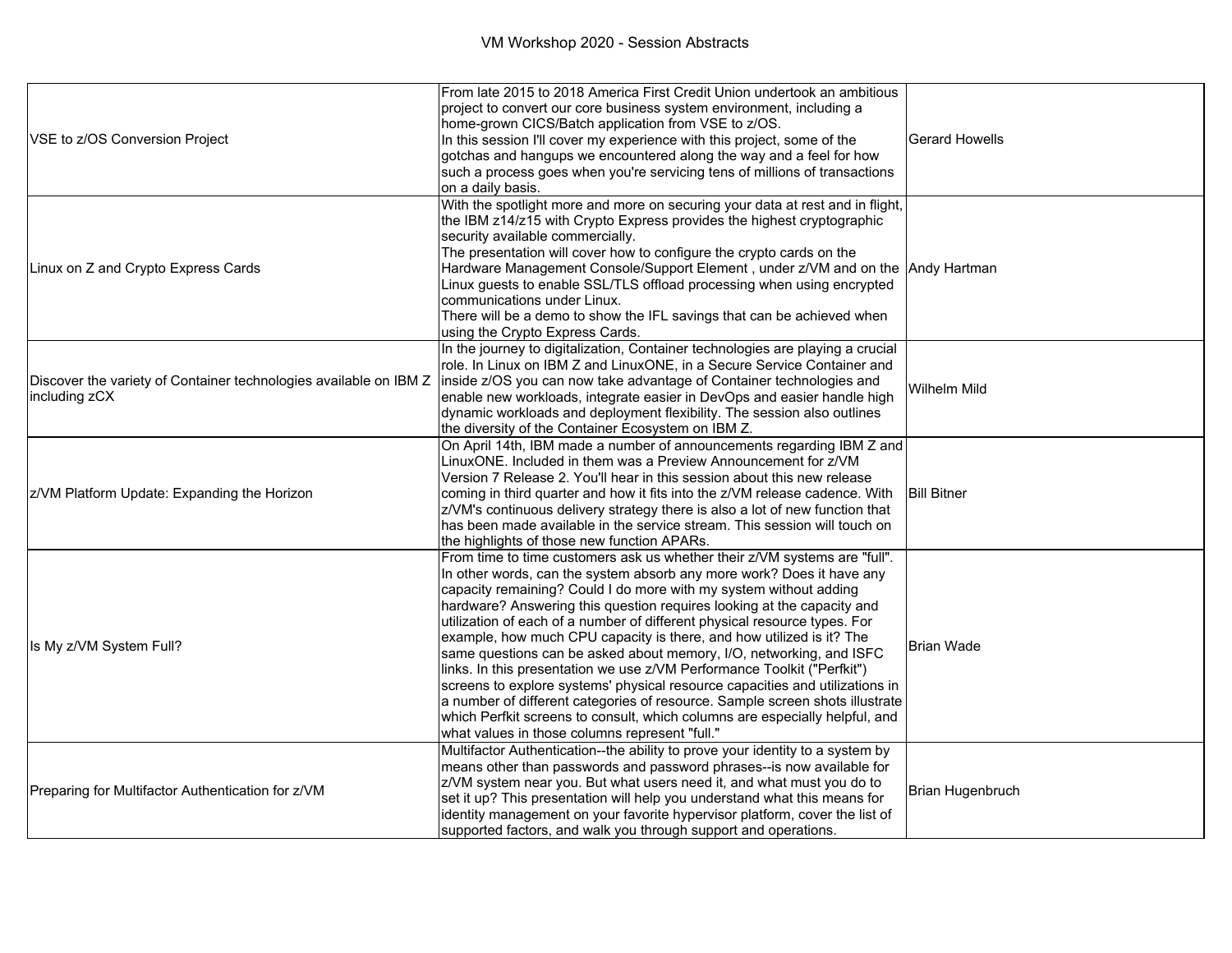| z/VM Problem Determination and Data Collection Demo                | When bad things happen to good z/VM guests, what do you do? This<br>session teaches you how to collect various types of debug information,<br>from console data to standalone dumps. The live demo shows you what to<br>expect when you are collecting the information, while the slide decks gives<br>step by step instructions with screenshots. You will learn too what the best<br>kind of data is to collect for each type of problem. Preparation is the key to<br>success in any situation!                                                                                                                                                                    | Emily Hugenbruch     |
|--------------------------------------------------------------------|-----------------------------------------------------------------------------------------------------------------------------------------------------------------------------------------------------------------------------------------------------------------------------------------------------------------------------------------------------------------------------------------------------------------------------------------------------------------------------------------------------------------------------------------------------------------------------------------------------------------------------------------------------------------------|----------------------|
| Four use cases when using SUSE products wtih IBM Z and<br>LinuxONE | This session will introduce and demonstrate a capability/feature in four<br>different SUSE products available on IBM Z and LinuxONE. The four<br>products are SUSE Linux Enterprise Server, SUSE Manager, SUSE Linux<br>Enteprise High Availability, and the soon to be available SUSE Linux<br>Enterprise Live Patching.                                                                                                                                                                                                                                                                                                                                             | Mike Friesenegger    |
| z/VM Centralized Service: Remote Service Management                | A project in the works for z/VM is the Centralized Service Management<br>(CSM). It's IBM's intent to introduce CSM in the next z/VM release. CSM<br>will provide functionality for managing distinct levels of service for a select<br>group of traditional z/VM systems. A given system will be designated as a<br>Principal system. This system will use SFS to manage service levels for a<br>set of defined Managed systems, regardless of their geographic location.<br>This session will give you a sneak peek into this future enhancement,<br>allowing you to better understand where it might fit in your enterprise and to<br>prepare for it when it ships. | <b>Richard Lewis</b> |
| z/VSE Update                                                       | Natalie Speiser will introduce herself as new technical lead for z/VSE. She<br>will give an overview of the latest changes in z/VSE, e.g. new hardware<br>support or changes in the Crypto Services component.                                                                                                                                                                                                                                                                                                                                                                                                                                                        | Natalie Speiser      |
| z/VSE Status, Business and News                                    | Rene Trumpp will introduce himself as new Offering Manager for z/VSE.<br>He will talk about the status and news of z/VSE from a business<br>perspective. Additionally he wants to get in direct contact with the z/VSE<br>customers to be able to shape the future development of z/VSE.                                                                                                                                                                                                                                                                                                                                                                              | Rene Trumpp          |
| Linux What's New & Performance                                     | This presentation will show new features in Linux on Z and It will give an<br>overview of supported Linux distributions.<br>Latest hardware innovations will be highlighted and recent performance<br>results for selected features are discussed.                                                                                                                                                                                                                                                                                                                                                                                                                    | Stefan Reimbold      |
| z/VSE Connectors - Best practices and use cases                    | z/VSE offers a huge set of connectors and tools that allow z/VSE to<br>participate in a distributed application environment. The session gives a<br>technical overview about the z/VSE Connectors and discusses typical use<br>cases. It also discusses various best practices when utilizing the z/VSE<br>Connectors to get the best out of them. This session covers connectors<br>such as Java-based Connector, VSAM Redirector, VSE Script Server,<br>Database Connector, but also connectors based on CICS Web Support,<br>such as CICS Transaction Gateway, SOAP-Support, and RESTful Web<br>Services.                                                          | Ingo Franzki         |
| User Experiences setting up Redhat OpenShift on z/VM               | Using the Redhat documentation and help from IBM specialists, I was able<br>to create the Openshift cluster environment on my system running under<br>z/VM V7.1. This session will go over the steps and lessons learned while<br>doing this (over and over again to get it right). To best understand this<br>presentation, you should have some knowledge of Linux, IP networking<br>and (of course) z/VM                                                                                                                                                                                                                                                           | Sam Cohen            |